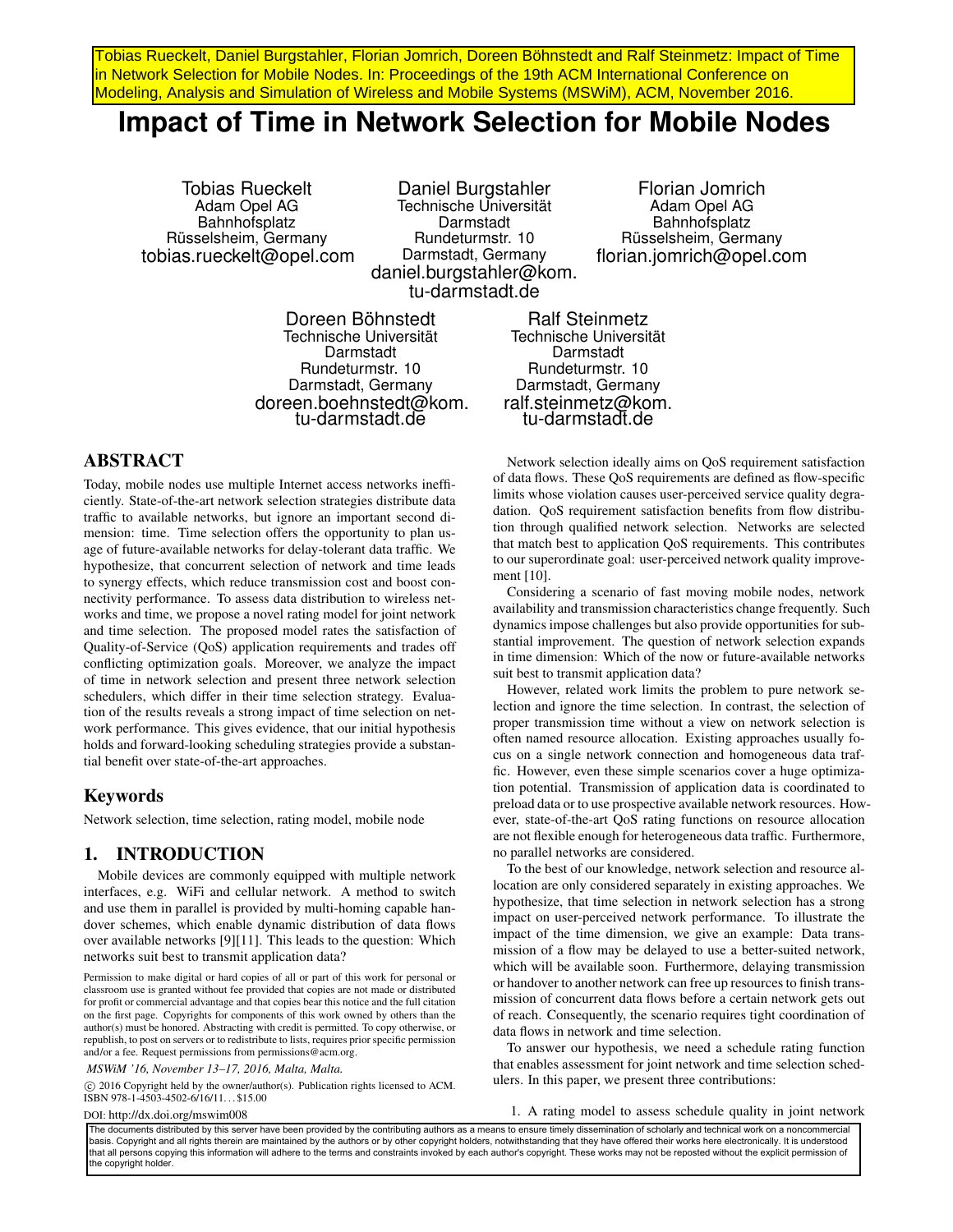and time selection. It considers satisfaction of application QoS requirements and monetary cost in heterogeneous networks with heterogeneous data traffic.

- 2. An analysis on the impact of time in network selection. Therefore, we present three schedulers differing in time impact of their search strategy. (1) A classical Network Selection (NS) without time impact. For each data flow, it selects the best matching now-available network. (2) An Opportunistic Network Selection (ONS) with statistical time impact. It extends NS by the opportunity to delay transmission, if no well-matching network is available now. (3) A Transmission Planning (TP) with explicit time impact on search strategy. It selects the best matching network from now and future available ones and decides about transmission time in a second step. Using these three schedulers and the proposed rating model, we investigate the impact of time selection in network selection schedulers on user-perceived network performance.
- 3. We provide the code sources of the schedulers and our evaluation framework including the novel rating model to encourage future development of advanced schedulers.<sup>1</sup>

In the following section, we discuss related work and give an overview on our schedule rating approach in section 3. Subsequently, we explain the parameter space in section 4 and the rating model in section 5. These sections belong to our first contribution, the schedule rating model. The following sections focus on our second contribution, the investigation of the impact of time in network selection. To demonstrate the joint network and time selection problem complexity, we analyze it in section 6 and discuss why existing heuristics are not applicable. After that, we present three heuristic schedulers in section 7. Finally, we apply our novel rating scheme to them in section 8 to investigate the impact of time in network selection.

# 2. RELATED WORK

The related work in this topic is split into two domains: network selection and resource allocation. In fusion, we call it scheduling. This split preempts work from evolving synergy benefits.

# 2.1 Network Selection

Network selection algorithms try to select the best network to connect to and a good point in time for a soft or hard handover. Mathematical models are analyzed in [14]. We further divide the related work into network-controlled and client-controlled selection. The difference is firstly the location of the decision making and triggering and secondly the environmental knowledge that decisions are based on.

*Network-controlled:* In network-controlled approaches, network operators manage selection. In general, network operators aim to maximize overall throughput and their revenue. Network-controlled approaches benefit from top-level knowledge about user devices, which enables access coordination inside the controlled network [4]. Competitive and collaborative design using game theory [13] or predictive models and lead to remarkable results [7].

*Client-controlled:* In contrast, client-controlled approaches benefit from network operator independence. The network selection is not limited to those of the network operator. The selection uses detailed information about the user's needs. However, in the clientcontrolled domain, there is a lack of information about other users and the current network state. Therefore, algorithms are usually

based on assessment of estimated network performance [15]. Many approaches use map-attached aggregated historical data and movement estimation to derive future network availability and performance. The assessment measure in several papers is satisfaction of application QoS requirements. Popular methods are Multi-Attribute Decision Making (MADM) functions [8, 1], which apply weighted sums to assess the networks. MADM approaches provide linear models, which enable linear replacement of violations. However, linear replacement implies, that a strong violation of one requirement, is as severe as many slight or even negligible violations. Furthermore, normalization of requirements leads to fairness between data flows. However, a data flow with hard requirements should not be assessed equally to one with soft requirements, e.g. a voiceover-IP flow in comparison to a background download.

# 2.2 Resource Allocation

Resource allocation decides at which rate and which time data is transmitted. It focuses on collaborative link capacity use and packet preference. It is usually applied on data link layer and focuses on fairness of transmission. A well-studied subject is packet prioritization in WiFi within send buffers, to optimize transmission via a single link [5]. In contrast to this, we target collaborative use of different network interfaces. A simple L2 approach distributes packets to available networks in round robin fashion [16]. It reduces QoS requirements to interface preference and ensures fairness for scheduled flows. However, this scheduling covers only short-term delivery plans for the next few packets. The rating model is static and does not cover long-term optimization potential.

Bui and Widmer focus on bufferable video delivery [2]. They reduce device energy consumption and avoid buffer under-run. Therefore, flow control is planed for up to several minutes. Moreover, the scheduling tolerates hazy network prediction. This proactive long term scheduling provides good transmission time planning. A similar approach using opportunistic algorithms has been studied in [6]. However, authors of both papers limit their approaches to a single network and bufferable video traffic. Its QoS requirements are unchallenging and therefore mostly neglected. Thus, their schedule quality rating models lose general validity.

# 2.3 Discussion

In network selection, network-controlled and client-controlled schemes are often discussed as competitive approaches. In contrast, we argue that both should be applied concurrently. This way, network operators optimize performance with collaborative client information for their own network. Concurrently, users choose between optimized networks of different providers. For our scheduling, we assume this two-fold network selection model and focus on the user-controlled one.

Network selection and resource allocation both suffer from issues in rating functions. Those functions often lack validity for heterogeneous data traffic or provide only linear models. Linear models make QoS requirement violations interchangeable, regardless of their strength. A better model would avoid severe violations.

In addition, network selection and resource allocation provide only limited optimization potentials when regarded separately. Synergies evolve in a combined approach that plans both together. To assess such scheduling models and to analyze synergy effects, a combined rating model is required.

# 3. RATING MODEL OVERVIEW

Rating of schedules is fundamental for scheduler development. Therefore, we present a novel, well-elaborated metric that supports detailed schedule assessment for heterogeneous data traffic in joint

<sup>1</sup> http://www.kom.tu-darmstadt.de/~trueckelt/scheduling/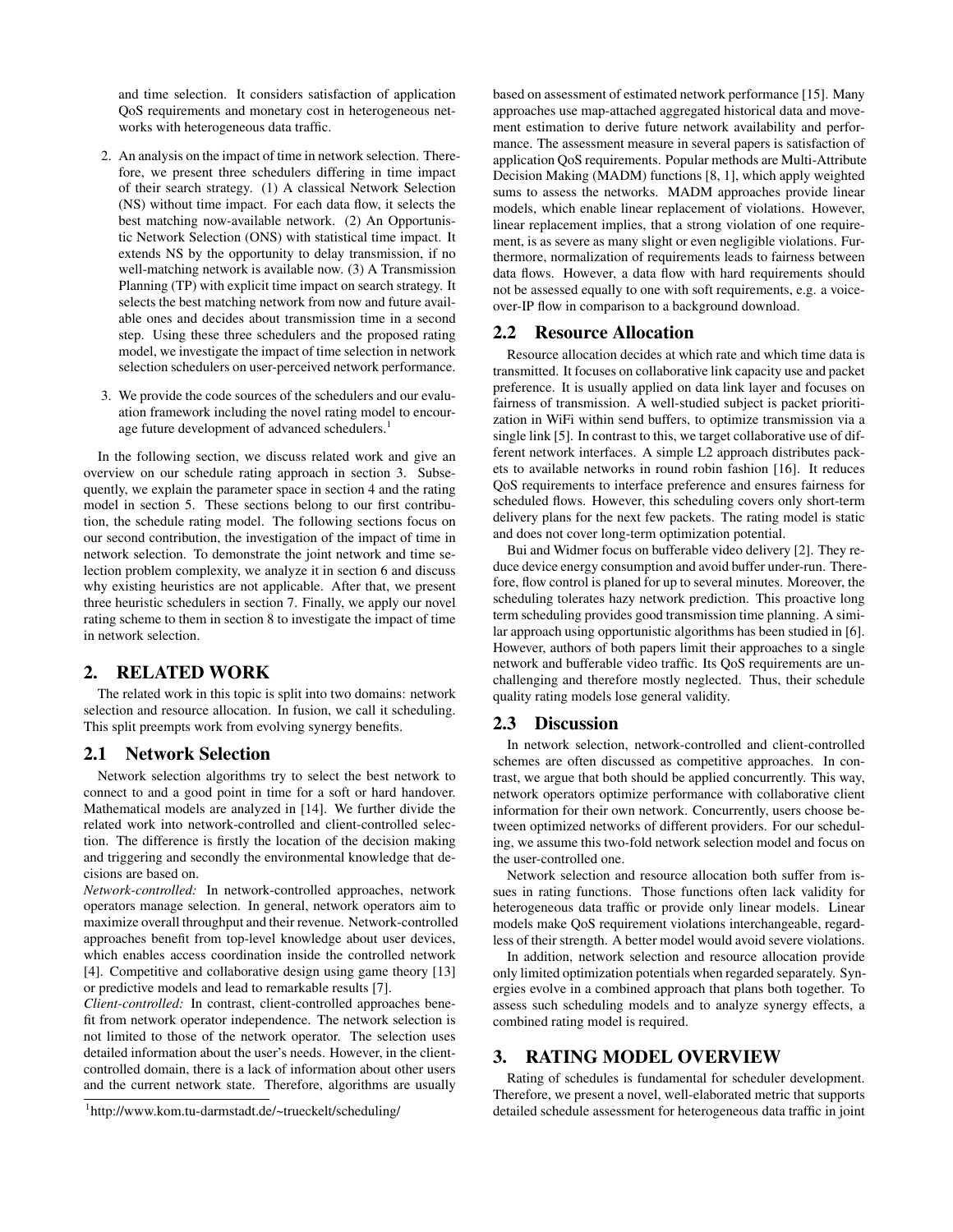

Figure 1: Schedule rating overview

network and time selection. It focuses on application QoS satisfaction with heterogeneous data traffic using heterogeneous networks.

To rate a schedule, we define a model of opposing forces. Firstly, we model an attracting force that pushes data to available networks. Secondly, we add a repelling force that pushes application data away from networks and time that violate application QoS requirements. Hence, a schedule has a certain tension of forces, for example from violation of a deadline or a minimum throughput requirement of a data flow. We express this tension in a cost function. The cost function serves as quality metric to assess schedules. A lower cost means that requirements of applications are satisfied better, and thus indicates higher schedule quality.

In a perfect schedule, data is pushed especially to QoS-matching networks. Moreover, delay tolerant data is moved to a point in time in which a matching network is available. Severe violations are avoided. As a result, the forces balance out transmissions of different applications according to user preference and to their integral QoS-defined priority.

A highlight of our schedule rating model is our novel throughput continuity model. To target the potential of time selection, it defines throughput requirements with tolerance to bursts and pauses. Bursty transfer may be more efficient in the dynamic scenario of mobile devices with fast changing network characteristics [6]. It enables data flow distribution to networks, which are available for a short time. As part of our novel schedule rating model, we therefore introduce an innovative throughput continuity model based on sliding windows.

However, the absolute cost function value provides no quantitative rating for schedule quality. For example, a scenario may have rare network capacity, which enforces violations. In this case, even the optimal schedule has a high cost function value. To make schedule quality assessable, we therefore provide a scoring system, which we call Normalized Rating Score (NRS). Instead of using absolute values, it states how much of the overall optimization potential of the scenario the scheduler exploits. This potential is defined by a relative value between two borders: the optimal score and the average score of a random scheduler as reasonable lower bound.

The schedule rating model needs information about its environment and about the data to transmit. Required information covers network availability and QoS characteristics, application QoS requirements and user preferences. A model overview is given in figure 1. Estimation or potential sources for this information are assumed to be available for offline analysis. We explicitly focus on the rating function, which assesses QoS and user preference satisfaction. This rating function enables detailed assessment of any scheduler and can be used to investigate weaknesses in model details and parameter choice for scored schedulers.

# 4. RATING MODEL COMPONENTS AND PARAMETER SPACE

Our schedule rating uses models for networks, data flows and user preferences. We summarize the defined parameters in table 1.

# 4.1 Network Model

Our network model covers throughput, latency, jitter and monetary costs. Network throughput is defined by bucket sizes in time slots. Hereby, a time slot  $t$  corresponds the time span of the current time  $\tau$  divided by the time slot length  $\Delta \tau$ .  $t = \tau / \Delta \tau$ . The bucket sizes  $S_{t,n}$  represent the capacity that the network  $n \in N$  can provide to the mobile node in time slot  $t \in T$ . Furthermore, latency  $L_n$  and jitter  $J_n$  are constant abstract parameters for each network. Additionally, network use leads to monetary costs  $w_{mon,n}$  for the user. We model this monetary cost as constant abstract parameter for each network.

# 4.2 Data Flow Model

We define data flows by data amount, latency, jitter and throughput requirements and time limits. Hereby, a requirement for property x is defined in  $\hat{x}$ , e.g.,  $\hat{L}_f$  is a latency requirement for flow  $f \in F$ . The amount of data  $\hat{s}_f$  to be scheduled is abstracted using tokens that represent equally sized data chunks. During scheduling, tokens are allocated to time-slotted network buckets.

### *4.2.1 Throughput*

We model throughput requirements as the number of tokens, which are allocated within a time window. We define a throughput limit using firstly a window size  $\Delta \hat{t}$ . Its length is measured in number of time slots. Secondly, we define the amount of data inside the window in number of tokens  $\hat{\sigma}$ . Modeling throughput using time windows and token amounts  $\widehat{TP}_{min,f} = {\Delta \hat{t}_{min,f}, \hat{\sigma}_{min,f}}$ enables the definition of transmission continuity requirements. For example, a bufferable stream may be transmitted using large data bursts that fill a buffer fast, followed by potentially long pauses. We model it using a large window and many data tokens. In contrast, a live-stream requires continuous data transfer that we represent by a tiny window and proportionally less data tokens.

Transmission continuity follows from the integration of the new dimension of time into scheduling. It relaxes hard throughput requirements from alternative models that arose from imprecise static throughput models.

### *4.2.2 Start Time and Deadline*

Adding the dimension of time into the scheduling model imposes timing requirements for known data flows. To model these timing requirements, we introduce an earliest start time  $\hat{t}_{st,f}$  and a deadline  $\hat{t}_{d,l,f}$  for each data flow  $f \in F$ . They refer to the corresponding time slots.

# *4.2.3 Latency and Jitter*

Latency requirements  $\widehat{L}_f$  and jitter requirements  $\widehat{J}_f$  are constants for each flow representing abstract upper limits. For rating, they are compared to the corresponding network characteristics.

### *4.2.4 Weights*

Data flows of applications have individual requirements that we define through the previously introduced parameters. For each requirement, we define a linear weight that determines importance of the requirement for a flow. For example, latency requirement is important for a voice call, but not for a background download. The set of flow requirement weights is given in 1. Weights scale re-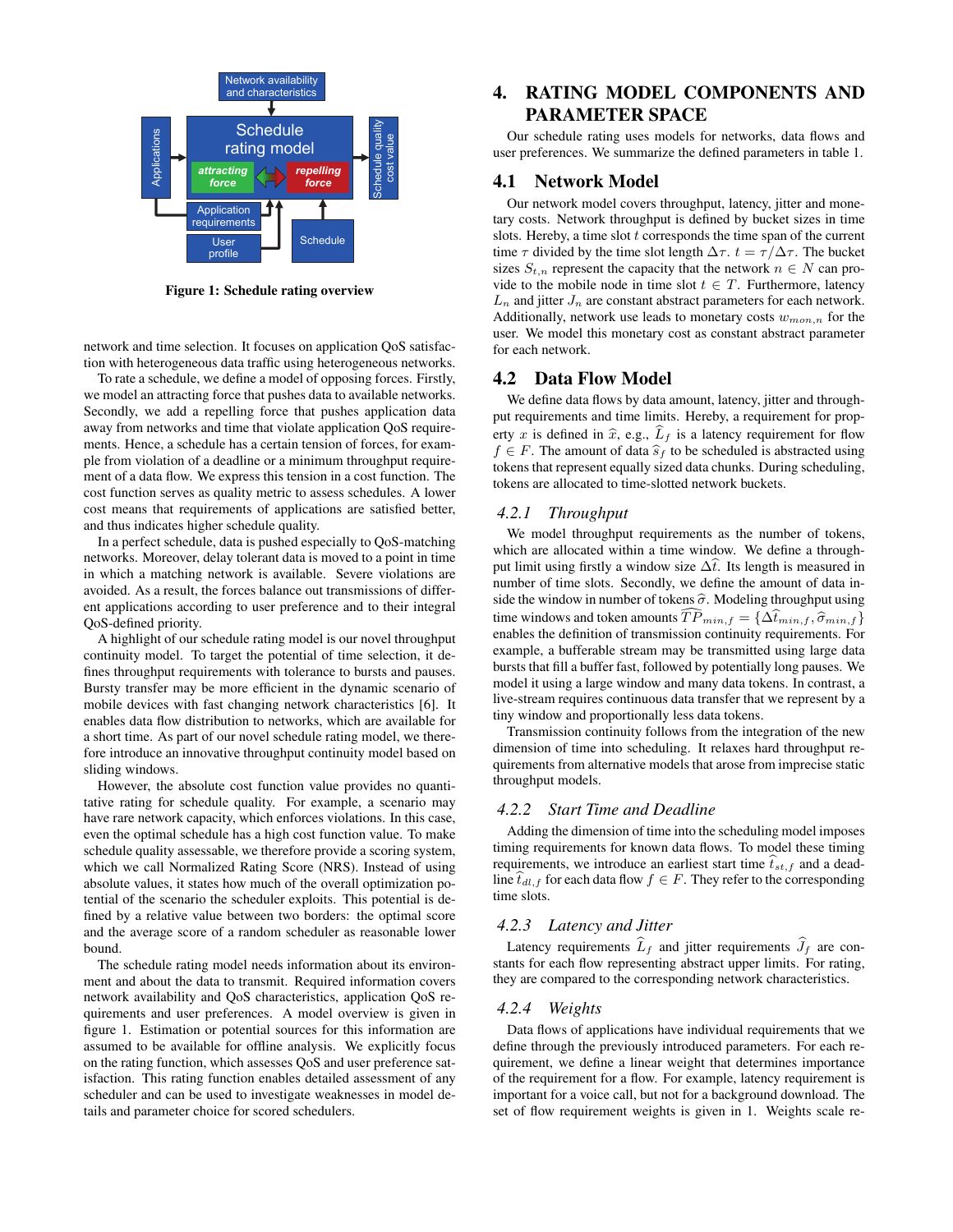Table 1: Model parameters and variables

| <b>Description</b>                                               | <b>Symbol</b>                |
|------------------------------------------------------------------|------------------------------|
| flow in flows to be scheduled                                    | $f \in F$                    |
| time slot in overall planned time slots                          | $t \in T$                    |
| network in available networks                                    | $n \in N$                    |
| network interface type $i$ in interface types $I$                | $i \in I$                    |
| number of tokens to be scheduled for flow $f$                    | $\widehat{s}_f$              |
| capacity of network $n$ in time slot $t$ (network limit)         | $S_{t,n}$                    |
| scheduled tokens of flow $f$ in time slot $t$ to network $n$     | $s_{f, t, n}$                |
| association $\in \{0, 1\}$ of flow f in time slot t to network n | $a_{f,t,n}$                  |
| unscheduled tokens of flow $f$                                   | $u_f$                        |
| number of interfaces of type $i$ of the mobile node              | $k_i$                        |
| size of max. throughput window of flow $f$ in time slots         | $\widehat{\Delta t_{max,f}}$ |
| max. amount of tokens in max. throughput window of flow $f$      | $\widehat{\sigma}_{\max, f}$ |
| size of min. throughput window of flow $f$ in time slots         | $\Delta \widehat{t}_{min,f}$ |
| min. amount of tokens in min. throughput window of flow $f$      | $\widehat{\sigma}_{min,f}$   |
| violation of min. amount of tokens in min. throughput            | $\sigma_{min,f,t}$           |
| window for flow $f$ in time slot $t$                             |                              |
| deadline requirement $\in T$ of flow f                           | $t_{dl,f}$                   |
| start time requirement $\in T$ of flow f                         | $\widehat{t}_{st,f}$         |
| latency requirement of flow $f$                                  | $\widehat{L}_{f}$            |
| latency of network $n$                                           | $L_n$                        |
| jitter requirement of flow $f$                                   | $\widehat{J}_f$              |
| jitter of network $n$                                            | $J_n$                        |
| weight of parameter $x$ for flow $f$                             | $w_{x,f}$                    |
| total cost function value                                        | $\overline{c}$               |
| cost for model part $y$                                          | $c_y$                        |

quirement violations of minimum throughput  $w_{\widehat{TP}_{min,f}}$ , start time  $w_{\hat{t}_{st,f}}$ , deadline  $w_{\hat{t}_{dt,f}}$ , latency  $w_{\hat{L}_f}$  and jitter  $w_{\hat{J}_f}$ .

This model leads to prioritization of flows with tough requirements. This behavior is intended. We explicitly do not implement a normalization. Thus, application QoS requirement strengths balance flow prioritization.

$$
W_f = \{ w_{\widehat{TP}_{min,f}}, w_{\widehat{t}_{st,f}}, w_{\widehat{t}_{dl,f}}, w_{\widehat{L}_f}, w_{\widehat{J}_f}, w_{user,f} \} \qquad (1)
$$

### 4.3 User Preference Model

The user may prefer a specific application or flow. Therefore, we introduce another linear weight  $w_{user,f}$  that influences prioritization of flows. This enables personalization of application priorities.

To give users a trade-off trigger between network performance and monetary transmission cost, we introduce the balancing parameter willingness-to-pay  $w_{wtp}$ . We define willingness-to-pay inversely. A low value results in a high willingness of the user to pay for more network performance. It trades off accumulated flow violations to monetary cost.

# 4.4 Discussion

Our network and data flow models both integrate the dimension of time. This enables accurate rating of transmission volumes and flow shapes. In particular, the novel throughput model enables flow continuity optimization, using flow rate adaption, continuous data transfer or allowing bursts. Weights provide flexible requirement definition, which enable modeling of heterogeneous data traffic with time-dependent transmission constraints.

# 5. BEHAVIORAL MODEL DEFINITION

In the following, we introduce the equations that define the cost function for rating and a set of schedule feasibility constraints. Within these equations, we use the identity function  $\mathbb{I}(x = y)$ , which is 1 if  $x$  is equal to  $y$ , else 0. Furthermore, we use signum function sgn(x), which is 1 for positive x, 0 if  $x = 0$  and  $-1$  for negative x. Furthermore, all parameters and decision variables are of type integer. In addition,  $a_{f,t,n}$  is limited to [0, 1].

The core of our model is the cost function. We define it ac-

cording to an analogy to opposing forces. The attracting forces foster token allocation to networks. They cover a punishment for unscheduled tokens and violation of minimum throughput application requirement. In contrast, the repelling forces punish tokens that are allocated at networks or time slots, which violate application requirements. They cover firstly violation models for latency, jitter, start time and deadline and secondly monetary cost model.

### 5.1 Token Allocation

This model regulates how tokens of a flow can be allocated, enabling dedicated network and transmission time selection.

### *5.1.1 Token Scheduling*

A token of flow f can either be scheduled  $s_{f,t,n}$  to time slot t and network *n* or stay unscheduled  $u_f$ . In sum, the number of tokens of a flow is limited by  $\hat{s}_f$ . We model this constraint C1 in equation 4. Scheduled tokens  $s_{f,t,n}$  lead to data transmission, which implies monetary cost  $c_{mon}$  according to equation 5. This monetary cost applies a repelling force, which pushes tokens away from expensive networks. The force is scaled by willingness-to-pay  $w_{wtp}$ . In contrast, unscheduled tokens  $u_f$  lead to violation  $c_{u,f}$  as shown in equation 6. They take effect in an attracting force, which pulls tokens to networks. Furthermore, the sum of scheduled flow tokens  $s_{f,t,n}$  must not exceed available resources of networks, modeled by the bucket size  $S_{t,n}$ . Constraint C2 in equation 7 ensures this limit.

### *5.1.2 Available Interfaces*

In our model, the mobile node has a specified number of network interfaces  $k_i$  of the type  $i \in I$ , e.g. WiFi or cellular network. The mobile node cannot connect to more networks of the same type  $i$  at the same time, than dedicated interfaces available. We model this constraint C3 according to equation 8.

### *5.1.3 Flow Migration Model*

Flow migration, or handover from one network to another, leads to protocol overhead and might lead to performance degradation during the process. It contributes to the repelling forces, pushing tokens away from all networks except from the currently used. To suppress frequent and unnecessary flow migration, often referred to as ping-pong effects, each migration process contributes linearly to the cost function. Flow migration is complex to detect from our scheduling matrix, because scheduled flows can pause for a while.

### *5.1.4 Network Association Model*

To detect flow migrations, we associate each flow at each time slot to a single network that is used for potential transmission  $a_{f,t,n}$ . We ensure this by equation 9. To provide coincidence between network association  $a_{f,t,n}$  and scheduled tokens  $s_{f,t,n}$ , we introduce constraint 10. It ensures that token assignment presumes flow association to the corresponding network. In contrast, an association does not require an assignment of tokens. Therefore, a network association for each flow exists in each time slot. This enables a simple way to identify flow migration: checking of association changes in consecutive time slots. We calculate the cost from flow migration in equation 11. It counts the number of flow migrations and weights it linearly by  $w_{mig}$  to calculate flow migration cost  $c_{mig}.$ 

# 5.2 Throughput Model

Our throughput model defines window sizes and limits for the number of tokens inside of them. The model assesses limits for each time step, sliding the window along the planned time span. This defines a crucial rating model for time slot selection and is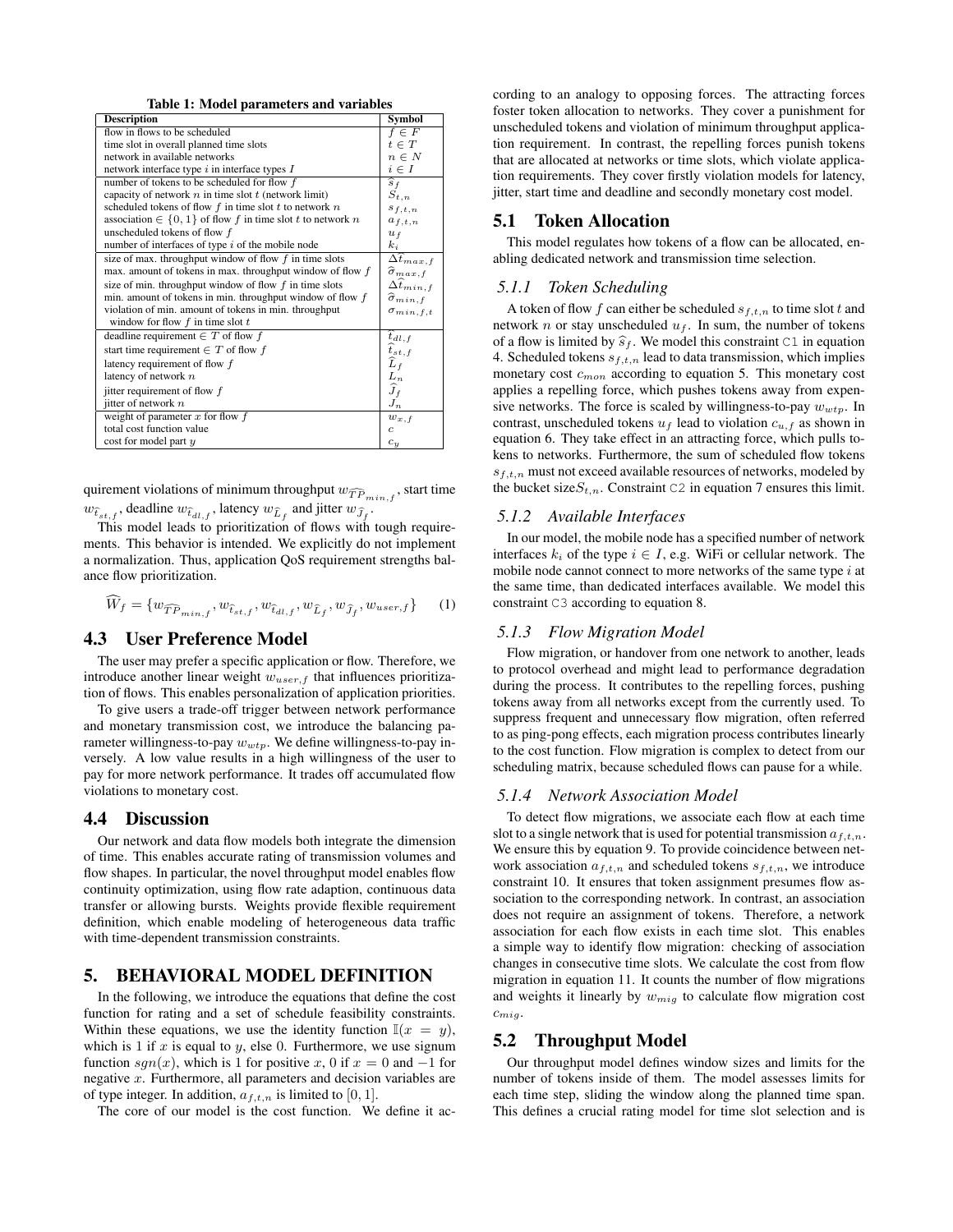

Figure 2: Throughput model: window size is defined by  $\Delta t$ , number of required tokens by  $\hat{\sigma}$ . #tokens stands for the number of scheduled tokens of a flow in the time window over all networks.

shown in figure 2. Many data flows require a minimum throughput. We add an attractive force to the model that pushes data tokens to networks to affirm minimum flow throughput requirement. We model this force in equation 13. It counts the number of scheduled tokens  $s_{f,t,n}$  inside each window over all networks. The sum of tokens in the window should at least be equal to the required number  $\hat{\sigma}_{min,f}$ . Violation is allowed by the additional term of  $\sigma_{min,f,t}$ , which contributes to the cost function and is therefore minimized.

Moreover, the model also requires an upper throughput model, as shown in equation 12. This constraint  $C4$  ensures, that a scheduler does not plan a higher throughput than the source can deliver. An example is a live-stream. Data cannot be transmitted earlier with high throughput bursts because it has not been generated yet. It is a hard constraint, which cannot be violated. Therefore, it does not contribute to the cost function.

### *5.2.1 Throughput Violation Normalization*

To derive the cost function impact for minimum throughput violation  $c_{\widehat{TP}_{min,f}}$ , we define a cost normalization for violation token count  $\sigma_{min,f,t}$  in equation 14. To treat flows equally from their data amount, we normalize the violation cost to the number of tokens of a flow. Thus, we add the linear parameter  $\hat{\sigma}_{min,f}$  to the cost function calculation. Additionally, a token gap, which causes violation, is counted multiple times, while a window slides over it. A long window covers the gap at more sliding steps and leads to higher violation token count. To avoid violation strength dependence on window size  $\Delta t_{min,f}$ , we normalize cost to it and weight it with parameter  $\rho$ . To counteract contradiction with start time and deadline requirements, the minimum throughput requirement is only active within the time slots in between. The latter normalization underrates violation near start time and deadline, because gaps are covered fewer times by the sliding window. For example, the time slot at start time is covered once only: in the first sliding step of the window. Accordingly, the model penalizes minimum throughput violation at the start and the end lower than in the middle. Indeed, this approximates reality. It provides two advantages: Firstly, real flow control mechanisms increase throughput gradually. The model error endorses lower throughput at flow start that represents real transmission behavior. Secondly, decreasing data rate towards the deadline implies that data should be transmitted earlier. This favors conservative data buffer filling towards the deadline, which helps to finish data transmission in time.

# 5.3 Start Time, Deadline, Latency and Jitter

Start time, deadline, latency and jitter violations create repelling forces that push tokens away from non-matching time slots and networks. Violation contributes to the cost function with quadratic impact, as shown in equations 15 - 18. Hence, a severe deadline violation causes a higher force than many slight violations. As a result, the model avoids severe violations. Note that the quadratic impact factors do not depend on the schedule, but can be pre-calculated. Therefore, the model is still linear. Corresponding weights and the number of violating tokens scale violations linearly.

# 5.4 Cost Function

The absolute cost  $c$  reaches its minimum at an equilibrium of forces with an optimal schedule. We define absolute cost in equation 2. It covers firstly monetary cost, secondly flow migration cost and thirdly the flow requirement violation cost from equation 3 with their user-defined weights.

Finally, the objective of the optimization is to minimize  $c$ , subject to equations 3..18.

$$
c = c_{mon} + c_{mig} + \sum_{f \in F} (w_{user,f} \cdot c_f)
$$
 (2)

$$
c_f = c_{u,f} + c_{\widehat{TP}_{min,f}} + c_{dl,f} + c_{st,f} + c_{L,f} + c_{J,f} \tag{3}
$$

Token allocation model:

C1: 
$$
\forall f \in F: \sum_{\substack{t \in T, \\ n \in N}} s_{f,t,n} + u_f = \hat{s}_f
$$
 (4)

$$
c_{mon} = w_{wtp} \cdot \sum_{n \in N} \left( w_{mon,n} \cdot \sum_{\substack{f \in F, \\ t \in T}} s_{f,t,n} \right) \tag{5}
$$

$$
c_{u,f} = w_{u,f} \cdot u_f \cdot w_{user,f} \tag{6}
$$

C2: 
$$
\forall t \in T, n \in N: \sum_{f \in F} s_{f,t,n} \leq S_{t,n}
$$
 (7)

C3: 
$$
\forall t \in T, i \in I :
$$
  

$$
k_i \geq \sum_{n \in N} \left( \mathbb{I}(i_n = i) \cdot \sum_{f \in F} sgn(s_{f,t,n}) \right)
$$
(8)

Network association and flow migration model:

$$
\forall f \in F, t \in T: \sum_{n \in N} a_{f,t,n} = 1 \tag{9}
$$

$$
\forall f \in F, t \in T, n \in N: a_{f,t,n} \ge sgn(s_{f,t,n}) \qquad (10)
$$

$$
c_{mig} = w_{mig} \cdot \sum_{\substack{f \in F, \ t \in T \\ n \in N}} \sum_{\substack{t \in T \\ t \ge 2}} (1 - \mathbb{I}(a_{f,t-1,n} = a_{f,t,n})) \tag{11}
$$

Throughput model:

C4: 
$$
\forall f \in F, t_0 \in T : \widehat{\sigma}_{max,f} \ge \sum_{t=t_0}^{t_0 + \Delta \widehat{t}_{max,f}} \sum_{n \in N} s_{f,t,n}
$$
 (12)

$$
\forall f \in F, t_0 \in T:
$$
  

$$
\hat{\sigma}_{min,f} \leq \sum_{t=t_0}^{t_0 + \Delta \hat{t}_{min,f}} \sum_{n \in N} s_{f,t,n} + \sigma_{min,f,t}
$$
(13)

$$
\forall f \in F : c_{\widehat{TP}_{min,f}} = \frac{\rho \cdot w_{\widehat{TP}_{min,f}}}{\Delta \widehat{t}_{min,f} \cdot \widehat{\sigma}_{min,f}} \cdot \sum_{t=\widehat{t}_{st,f}}^{\Delta \widehat{t}_{min,f}} \sigma_{min,f,t}
$$
\n(14)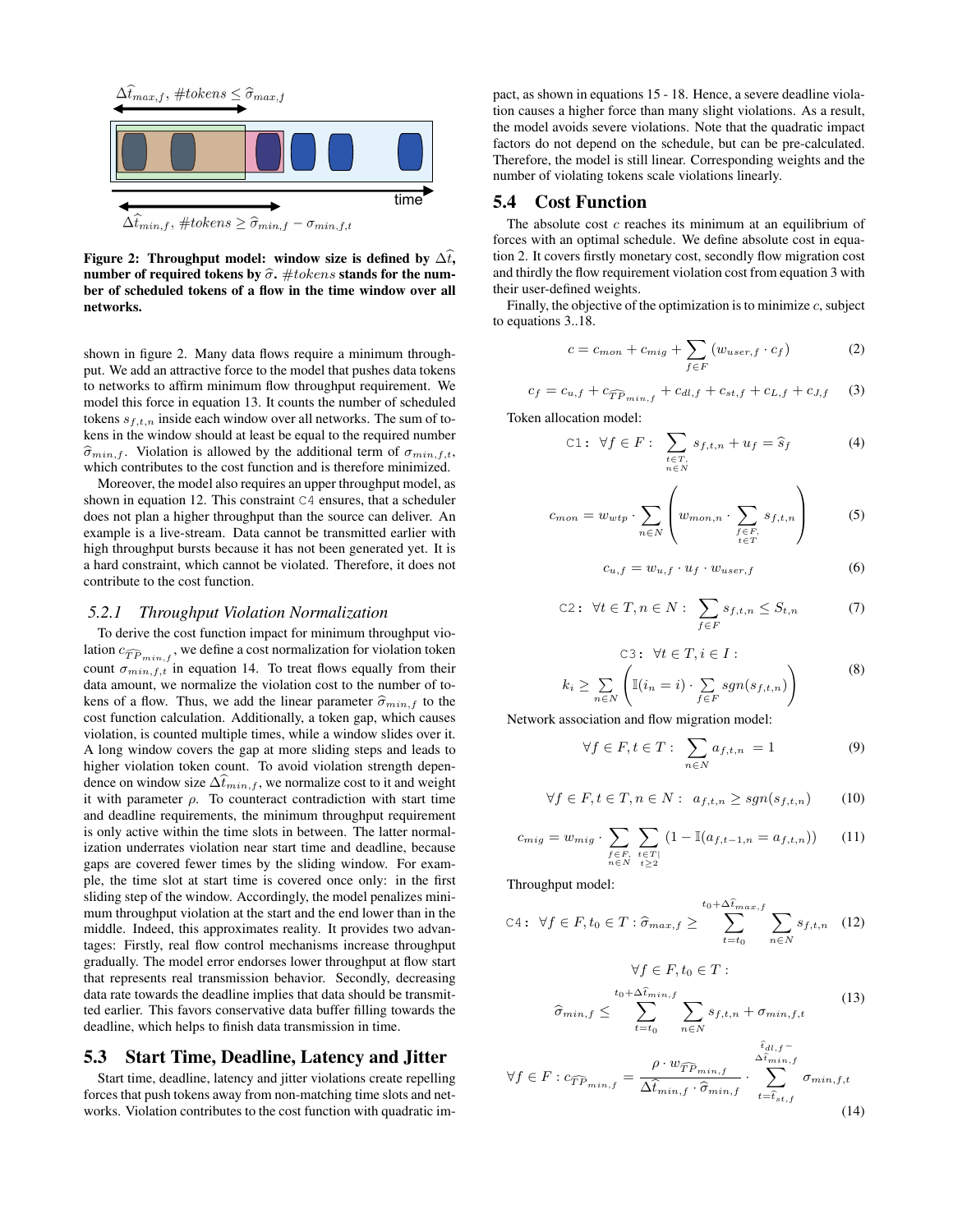Deadline, start time, latency and jitter models:

$$
\forall f \in F: \ c_{dl,f} = w_{\hat{t}_{dl,f}} \cdot \sum_{\substack{t \in T, \\ n \in N}} sgn(s_{f,t,n}) \cdot \max(0, t - \hat{t}_{dl,f})^2
$$
\n(15)

$$
\forall f \in F: \ c_{st,f} = w_{\hat{t}_{st,f}} \cdot \sum_{\substack{t \in T, \\ n \in N}} sgn(s_{f,t,n}) \cdot \max(0, \hat{t}_{st,f} - t)^2
$$
\n(16)

$$
\forall f \in F: \ c_{L,f} = w_{\widehat{L}_f} \cdot \sum_{\substack{t \in T, \\ n \in N}} sgn(s_{f,t,n}) \cdot \max(0, L_n - \widehat{L}_f)^2
$$
\n(17)

$$
\forall f \in F: \ c_{J,f} = w_{\widehat{J}_f} \cdot \sum_{\substack{t \in T, \\ n \in N}} sgn(s_{f,t,n}) \cdot \max(0, J_n - \widehat{J}_f)^2
$$
\n(18)

# 6. COMPLEXITY ANALYSIS

Problem definition: *Given a schedule* S*, a set of networks and a set of data flows, is* S *a feasible schedule and is* S *of minimal cost?*

The presented model defines a polynomial-time cost function in equation 2 and sub-functions and additional polynomial-time constraints C1-C4. Hence, the feasibility and the cost of a schedule s can be determined within polynomial time. However, it is not possible to verify in polynomial time if  $s$  is of minimal cost, given  $P \neq NP$ .

To analyze the problem complexity, we start with a separation. The effect of the cost function parameters L, J,  $w_{mon,n}$  and  $w_{u,f}$ follows from two factors. Firstly from the match between network and flow and secondly from the number of scheduled tokens. Time does not influence those equations. Thus, a time-independent solution subspace of the scheduling problem can be derived, when we consider only  $s_{f,n}$ , as shown in equation 19.

$$
s_{f,n} = \sum_{t \in T} s_{f,t,n} \tag{19}
$$

 $\forall f \in F, n \in N : v_{f,n} = sgn(s_{f,n}) \cdot \left(w_{\widehat{L}_f} \cdot \max(0, L_n - \widehat{L}_f)^2\right)$  $+w_{\hat{J}_f} \cdot \max(0, J_n - \hat{J}_f)^2 + s_{f,n} \cdot (w_{mon,n} - w_{u,f})$ (20)

We are able to derive a time-constant value  $v_{f,n}$  from the separated properties, as shown in equation 20. This separated part of the optimization is equivalent to multiple-demand bounded multiple knapsack problem. Flows with their individual network-matching  $v_{f,n}$  represent multiple, different demands. Furthermore, the number of tokens of a flow is equivalent to the bounded number of equal items. Limited knapsack sizes are expressed by limited network resources, whereby multiple networks with individual capacity exist. We argue that the defined scheduling problem is NP-hard, because knapsack is a sub-problem that is NP-complete and the scheduling is not in NP.

The presented scheduling problem contains an additional dimension that makes it harder to solve: time. However, the omitted, time-dependent parts of the cost function may dominate the cost value of a knapsack solution from the split-off sub-problem. Therefore, the time-dependent parts cannot be considered separately. These parts are firstly our throughput violation model, secondly the start time and deadline violation models and finally the flow migration cost model. For scheduling, we therefore cannot apply the wellknown heuristics of knapsack problem.

# 7. HEURISTIC SCHEDULERS

To fill the gap of heuristic schedulers, we present three approaches and a random baseline. To make the three scheduler approaches comparable, we apply the same heuristics for flow prioritization and network matching to all of them. Therefore, they only differ in time selection in their search strategy. This decision follows the goal of this work, to investigate the effect of the paradigm change of integrating time selection as explicit part into network selection. In the following, we firstly present the applied heuristics and constraint checkers and secondly explain the search strategies of the schedulers.

# 7.1 Heuristic Design

Substantial elements in the scheduling process are flow prioritization and network matching. We present heuristics for these two elements.

### *7.1.1 Flow Prioritization*

For flow prioritization, we rely on the individual flow requirements. According to the well-known Most-Constrained-First theorem in search heuristics for Constrained Satisfaction Problems (CSP), we schedule flows first, which are expected to be most restricted ones. Therefore, we create a function that evaluates the restrictiveness  $\tilde{r}_f$  of a flow f. In complexity analysis in section 6, we already identified the time-invariant cost function terms. These are latency, jitter, monetary cost and number of unscheduled chunks of a flow. We use these cost function terms linearly in our restrictiveness heuristic. In addition, we linearize minimum throughput requirement by the average throughput within the corresponding time window. Our restrictiveness heuristic sums up all restrictive flow requirements, multiplied by their corresponding weights, as shown in equation 21.

$$
\widetilde{r}_f = w_{user,f} \cdot \left[ w_{u,f} \cdot w_{user,f} + w_{\widehat{J}_f} \cdot \widehat{J}_f^2 + w_{\widehat{L}_f} \cdot \widehat{L}_f^2 + w_{\widehat{L}_f} \cdot \widehat{L}_f^2 \right]
$$
\n
$$
+ w_{\widehat{TP}_{min,f}} \cdot \widehat{TP}_{min,f,average} \right]
$$
\n(21)

### *7.1.2 Network Matching*

For network matching, we design a cost heuristic, which is based on the cost function of the proposed rating model and approximates time-dependent terms. It covers the same requirements as our restrictiveness heuristic but compares them to the characteristics of a network to estimate their match. In addition, it covers the monetary cost induced from network use. We bisect the terms into attracting and repelling forces and give the attracting forces a negative influence on the result. The derived cost heuristic is shown in equation 22 and gives an estimation of the cost  $\tilde{c}_{f,n}$  of a token assignment of a flow  $f$  to network  $n$ . Note, that this estimated cost is usually negative, since token assignment is supposed to improve the schedule.

$$
\widetilde{c}_{f,n} = w_{user,f} \cdot [w_{\widehat{J}_f} \cdot \max(0, J_n - \widehat{J}_f)^2 + w_{\widehat{L}_f} \cdot \max(0, L_n - \widehat{L}_f)^2 - w_{u,f} \cdot w_{user,f} - w_{\widehat{TP}_{min,f}} \cdot \rho \cdot \frac{TP_{n,average} - \widehat{TP}_{min,f,average}}{\Delta \widehat{t}_{min,f} \cdot \widehat{\sigma}_{min,f}} \quad (22) + w_{mon,n} \cdot w_{wtp}
$$

# 7.2 Constraint Satisfaction

All presented schedulers rely on search algorithms for constrained optimization problems. Constraints C1-C4 invalidate a large share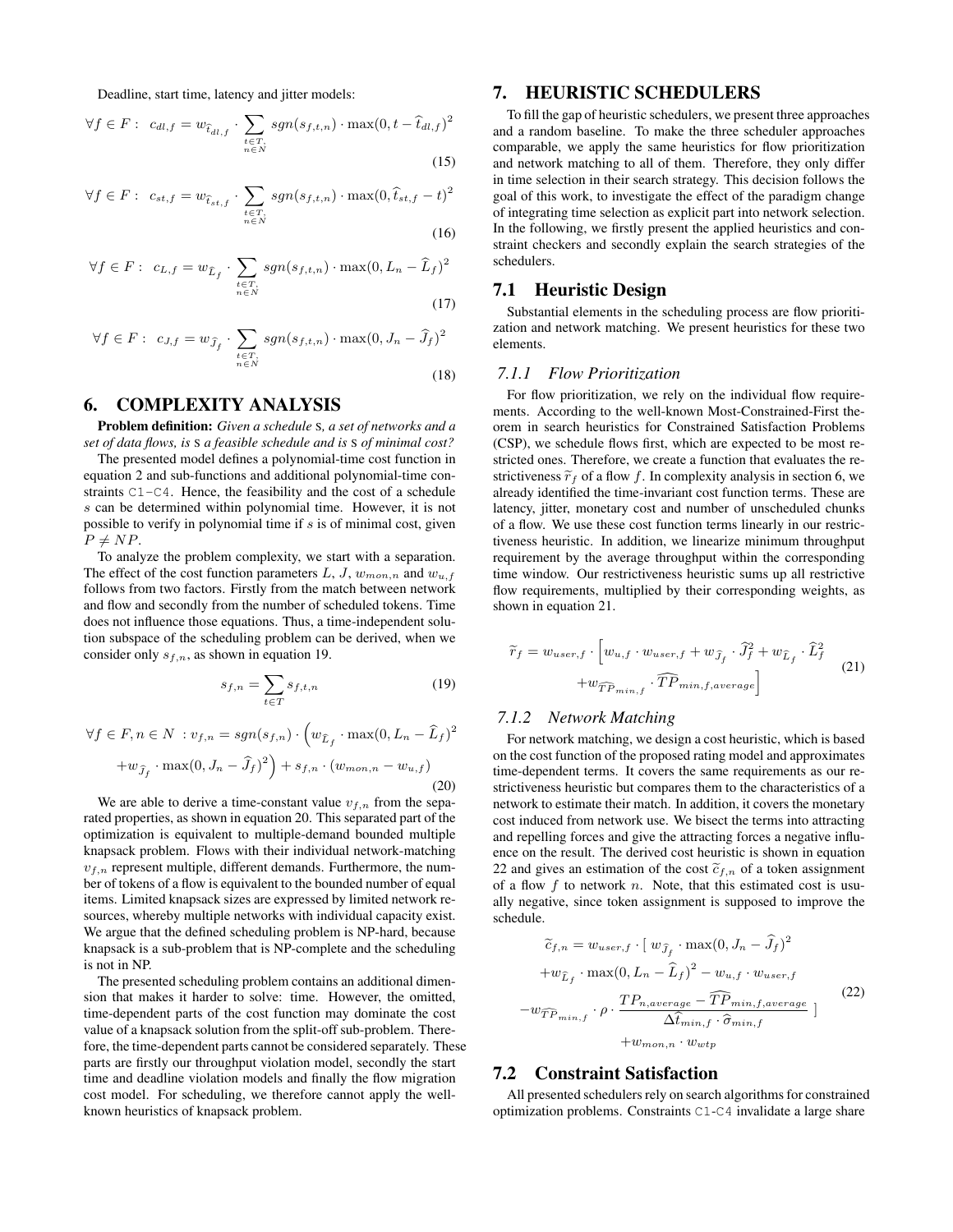of the solution space. To stay within the valid solution space during search, we apply a forward checking strategy for all four schedulers. The forward checking disqualifies token assignments according to the constraints of the optimization. C1, C2 and C3 limit the token amount for an assignment. For each assignment, we apply the minimum operator to remaining tokens of the flow, remaining capacity of the network in time slot and averaged maximum throughput of the flow. C4 constraints network selection based on available network interfaces of the mobile node. For each network selection, it validates if the network is already planned to be used or if for this time slot a network interface of matching type is free. In addition, we simplify start time and deadline violation model to constraints. No data is scheduled outside these limits. In applying forward checking, our search heuristics do not require a backtracking strategy for constraint satisfaction.

### 7.3 Schedulers

The schedulers apply the defined heuristics and differ in their strategy of time selection. We follow this approach to investigate the impact of time in search strategies on schedule quality and thereby target the main goal of this work.

### *7.3.1 Network Selection (NS)*

The Network Selection scheduler splits the search space by time slot and treats each slot separately. Therefore, time has no impact on its search strategy. This follows the usual state-of-the-art approach of network selection schemes. It starts with sorting of flows to assess which flows should be prioritized during scheduling, using restrictiveness heuristic  $\tilde{r}_f$  according to equation 21.

For each flow, it sorts available networks according to their match determined by cost heuristic  $\tilde{c}_{f,n}$  according to equation 22 and tries to assign as many tokens of the flow as possible to the networks in the sorted list, starting with the best match. For token assignment, we apply forward checking to ensure that all constraints are satisfied and the resulting schedule is valid.

### *7.3.2 Opportunistic Network Selection (ONS)*

Opportunistic Network Selection is based on the NS. In addition, it implements an opportunistic term for token assignment, which enables the decision to refuse scheduling to bad matching networks in the current time slot. It therefore introduces a new parameter, the cost limit  $c_{lim}$ . The algorithm only adds networks to the sorted network list, whose cost heuristic result is lower than the limit  $\tilde{c}_{f,n} < c_{lim}$ . This change in strategy adds a statistical time impact because some data, which could be scheduled in current time slot, is delayed for potential later transmission. Time selection of ONS follows state-of-the-art resource allocation approaches. In addition, we combine their strategies with network selection.

### *7.3.3 Transmission Planning (TP)*

Transmission Planning assumes to have further knowledge on future available networks. Instead of splitting the search space into independently scheduled time slots like NS and ONS, it first focuses on network matching.

TP starts with a flow prioritization. Like NS and ONS, TP applies  $\tilde{r}_f$  to sort flows according to their restrictiveness. Secondly, for each data flow, networks are sorted according to their match in network characteristics using the cost heuristic  $\tilde{c}_{f,n}$ . As last step before token assignment, it selects transmission time. It therefore checks the overlap of network availability and the time window between flow start time and deadline. This novel strategy focuses on QoS satisfaction. Instead of ignoring optimization potential of time completely like NS, or covering it statistically like ONS, TP

explicitly employs time selection as search strategy step.

#### *7.3.4 Random Scheduler*

The random scheduler follows the design of NS. Instead of applying heuristics for flow and network sorting, it uses a shuffle function. During token assignment, forward checking still ensures validity of the resulting schedules.

# 8. EVALUATION

In this evaluation, we give evidence that integrating the time domain into network selection is beneficial. As second contribution, we show how to apply our novel rating scheme to identify strengths and weaknesses of schedulers. In the following, we explain our evaluation metrics and setup and discuss the results and improvement potentials of the three heuristic schedulers.

### 8.1 Evaluation Metrics

Our rating model defines an appropriate quality measure in its cost function. It creates a comparable rating measure for any schedule. However, the absolute cost function values alone provide no evidence on quality of a schedule. Depending on the scenario, a schedule may have violations and therefore a high cost function value, even though it is ideal. We therefore compare scheduling cost function values to bounding values for the given scenario.

An optimization determines a schedule of minimum cost for the scenario, but has a long execution time. This is not convenient for online execution. Nevertheless, it provides the upper quality bound and is therefore a perfect candidate to analyze improvement potentials of schedulers. To assess schedule quality, we additionally require a reasonable lower quality bound. We select a random scheduler for this purpose. It provides feasible, but low quality schedules. Every reasonable scheduler should return results better than average random. The two bounds enable relative quality assessment.

We introduce the Normalized Rating Score (NRS) in equation 23. It provides a score from 0 to 1, which informs about the quality of the schedule s. 0 means, that it is as bad as average random schedules. In contrast, a score of 1 means that the scheduler reached optimal performance. From NRS, the overall optimization potential of the scheduler can be estimated. To clarify which details of the scored scheduler lead to this waste of potential, we introduce Relative Detail Score (RDS) in equation 24. It provides cost information on the rated requirement satisfaction criteria of the cost function. RDS determines the deviation of criterion  $v$  from this of the optimal schedule, normalized to the absolute cost function optimization potential of schedule s. A value of 0.2 means, that criterion  $v_1$  (e.g. minimum throughput requirement) contributes 20% to the wasted optimization potential. In contrast, a value of −0.1 means, that the scheduler performs 10% better than the optimum in criteria  $v_2$ . This gives hint, that the scheduler should be less restrictive on criterion  $v_2$  in order to provide space for optimization of other criteria. In these two cases, a parameter change or model refinement on criterion  $v$  should be considered. A value of 0 means, that the scheduler brings criteria  $v$  perfectly in balance to reach optimal schedules.

Additionally, computational complexity of schedulers can lead to long execution times, which could make them infeasible for real world use. Therefore, we use execution time as last evaluation metric to assess schedulers.

$$
NRS(s) = \frac{c_{Rnd} - c_s}{c_{Rnd} - c_{Opt}};
$$
\n(23)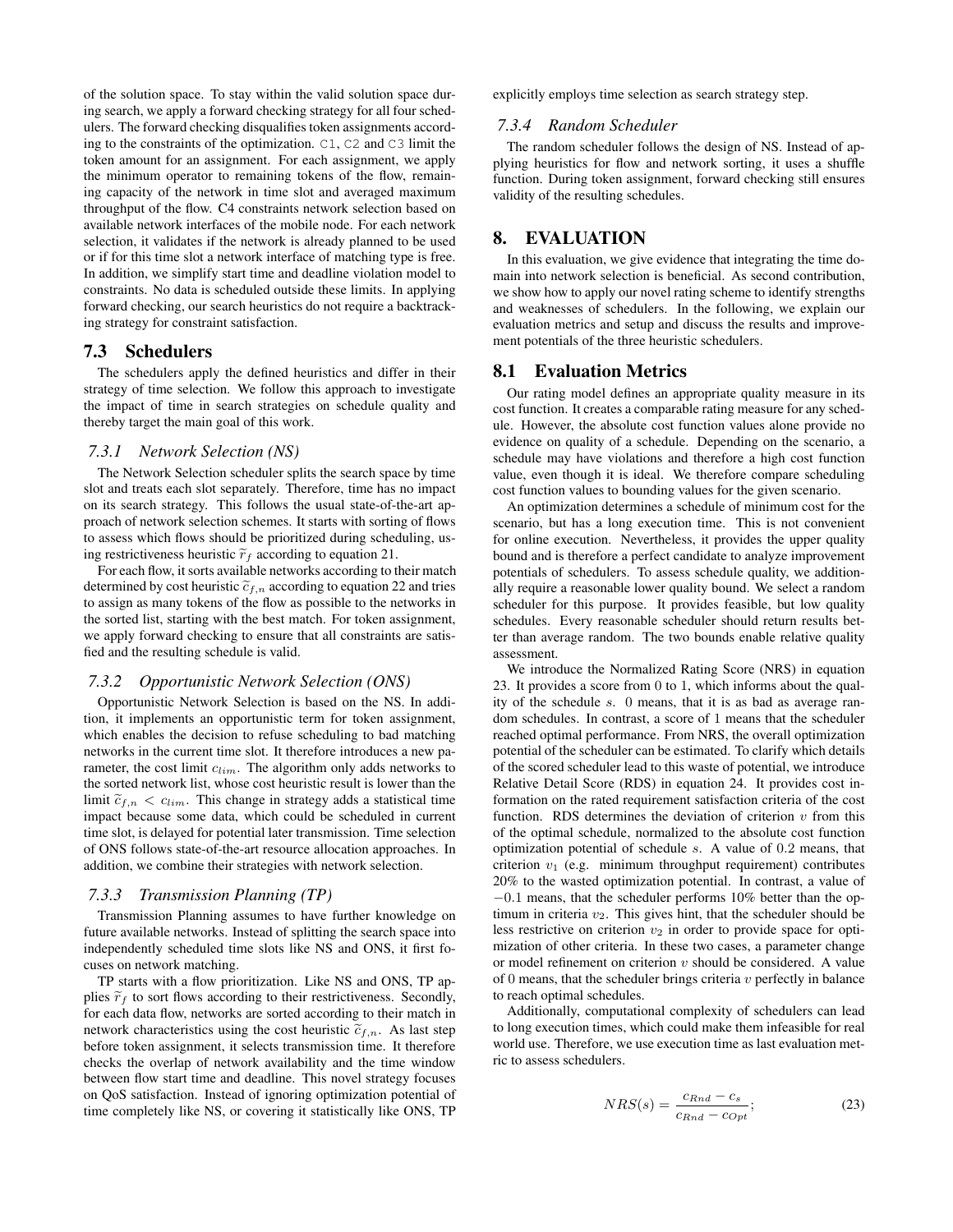

Figure 3: ONS cost function value over  $c_{lim}$ 

$$
RDS_v(s) = \frac{c_{v,s} - c_{v,Opt}}{c_s - c_{Opt}};
$$
\n(24)

The three evaluation metrics of NRS, RDS and execution time provide means to analyze firstly the overall scheduler performance, secondly weaknesses and optimization potential of schedulers and thirdly real-time applicability of schedulers.

### 8.2 Evaluation Setup

For evaluation, we generate randomized scenarios with 16 flows, eight networks and vary the scenario size by the number of time slots from 25 to 400. The simulated networks cover two cellular networks, which are always available and six WiFis, which are available only for certain time windows. In comparison to WiFi, simulated cellular networks provide higher latency, equal to lower jitter, lower to equal throughput and cause higher cost. Data flows are composed of four typical traffic classes: Live-stream, bufferable stream, interactive and background with randomized requirement values within typical ranges and traffic share [12, 3]. Mobile nodes furthermore have one cellular network interface and one WiFi interface. For each scenario size, we generate 30 randomized scenarios and measure quality and execution time. For random scheduler, we execute 100 runs for each scenario. The results show about normal distribution (Anderson-Darling test: execution time  $p = 0.72$ , cost  $p = 0.78$ ). We can therefore use average values of the 100 runs for NRS. For optimization, we use IBM CPLEX Branch&Cut solver. We implemented the random and heuristic schedulers in Java. For each simulation instance, we use one core of a server machine with Intel Xeon E5-2643 v3 @ 3.4GHz and 512 GB RAM.

### 8.3 ONS Opportunistic Parameter Tuning

The ONS scheduler delays token assignments when expected cost  $\tilde{c}_{f,n}$  is higher than  $c_{lim}$ . Therefore, schedule quality of ONS depends on this parameter. The lower its value is, the higher is the probability to delay traffic. A too low value will always effect token assignment skipping. Figure 3 shows the cost function value depending on  $c_{lim}$ . We observe a relatively large window for optimal choice of the parameter. For evaluation, we select  $c_{lim} = -10$ .

# 8.4 Evaluation Results and Discussion

We first present absolute cost function values and execution time to give an impression on the data set and then rate the different schedulers using our novel rating scheme, consisting of the cost function and the metrics NRS and RDS. We show the Optimal Scheduler (Opt), the classical Network Selection (NS), the Opportunistic Network Selection (ONS), the Traffic Planning (TP) and the Random Scheduler (Rnd). For all plots, we vary scenario size in time slots on the x axis.

#### *8.4.1 Absolute Cost Value and Execution Time*

The absolute cost in figure 4 shows an overall increase of values towards larger scenarios for all schedulers. For cost function value,



Figure 4: Cost function results of schedulers over scenario size



Figure 5: Execution times of schedulers over scenario size

schedulers keep in a strict order in every scenario. All heuristic schedulers show approximately a linear increase of cost function value with scenario size while the optimization scheduler result shows a concave curve, slowly approximating to the other schedulers. This admits the claim that our heuristic results converge towards the optimum with increasing scenario size.

For execution time, we observe exponential increase for the optimization, resulting in an average execution time of 98766s (27.4h) for solving the largest simulated scenario size. In contrast, all heuristic schedulers show an average execution time of less than 29s for the same scenario size. Note, that the two online schedulers NS and ONS can distribute their workload over the real scenario duration. All three of them provide real-time compliant solutions for scheduling.

### *8.4.2 Rating Score Analysis*

We propose to use our metric NRS in addition to absolute values and RDS for detail analysis. NRS indicates how much of the overall optimization potential the scheduler uses. RDS shows how much the model sub-function violations diverge from optimal cost distribution. This provides inference about which parameter choices or models of a scheduler contain the main weaknesses. We use these two metrics to analyze the three proposed heuristic schedulers.

### *Normalized Rating Score (NRS) Analysis.*

In figure 6, we show the NRS of the three heuristic schedulers NS, ONS and TP. Like in absolute cost value comparison, we ob-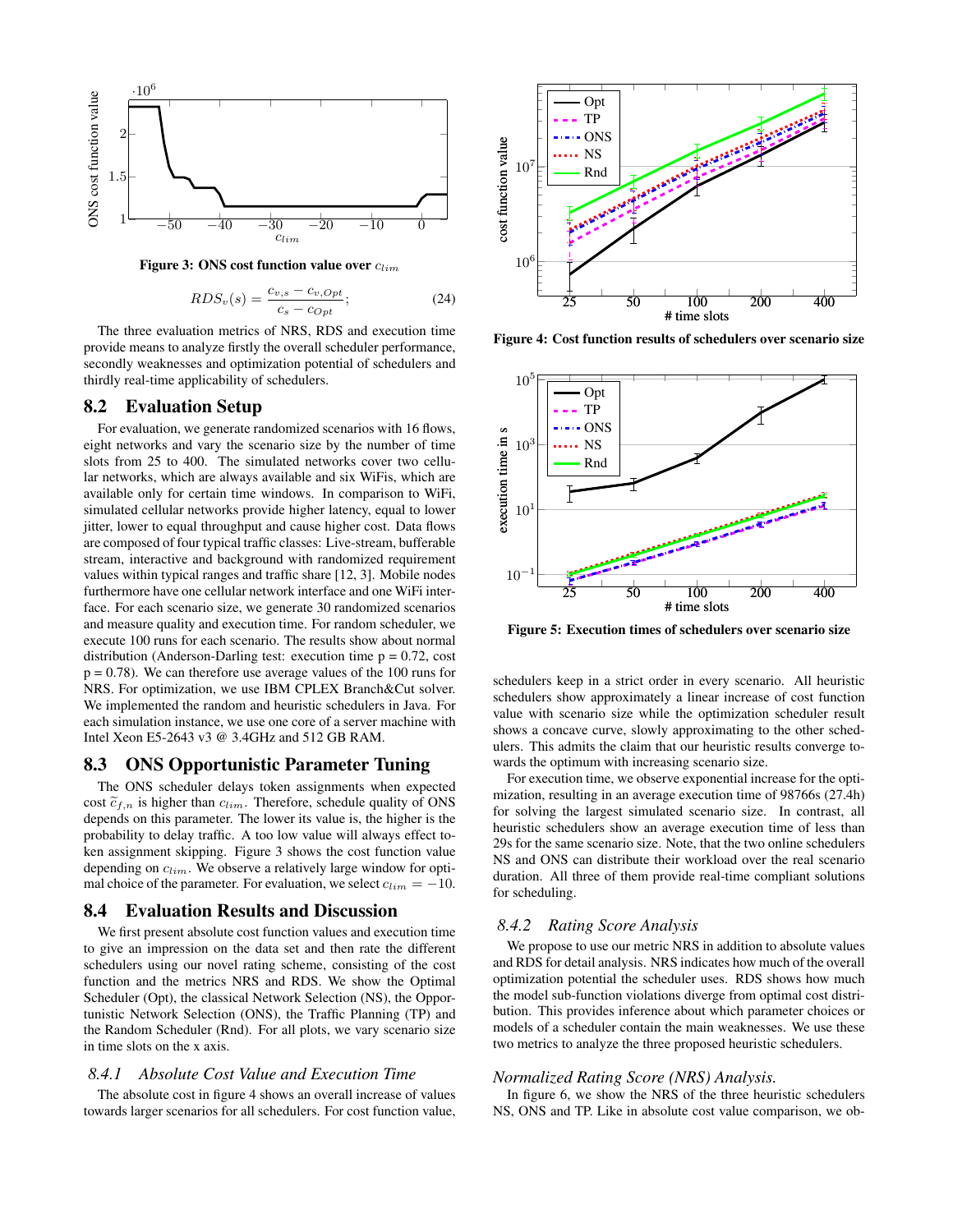

Figure 6: Normalized Rating Score (NRS) over scenario size

serve a strict order in performance of the three schedulers and a convergence towards the optimum with rising scenario size.

In contrast to figure 4, the used optimization potential of each scheduler gets obvious. TP uses in average 18% more of this potential than ONS and 26% more than NS. Note, that improvement of NRS gets harder with rising absolute NRS score. Since all three schedulers only differ on the impact of time in search strategy, this observation confirms our initial hypothesis: For the given scenario with non-constant network characteristics, there is a substantial impact of time in network selection.

But why do the schedulers' NRS converge towards the optimum with rising scenario sizes? The answer originates from the fixed number of networks in the scenario. With rising scenario duration, the relative number of network-changes decreases linearly. If network-changes are rare, the overall optimization potential of joint network and time selection decreases and the simplified throughput heuristics converge towards the optimum. To show this effect, we vary the number of networks and, hence, adapt the frequency of network-changes over time. This is illustrated in figure 7. The onenetwork case depicts the limited optimization potential of state-ofthe-art resource allocation. Moreover, we see how the optimization potential, i.e. the difference between the optimal and averaged random-scheduler cost function values, increases with the number of networks. This affirms our initial hypothesis, that joint network and time selection for mobile nodes leads to synergies which provide unknown optimization potentials. However, the performance of the three heuristic schedulers stay nearly identical. This leads to a relative decrease of performance in NRS score towards scenarios with high optimization potential. The heuristic schedulers' behavior clarifies the challenge in development of new schedulers, which use the new identified optimization potential in a better way.

#### *Relative Detail Score (RDS) Analysis.*

To identify the origins of the weaknesses of the schedulers and to find out how to improve them, we analyze the RDS for the three proposed schedulers, shown in figure 8. Note that RDS is normed on individual scheduler performance and should therefore not be used for comparison of schedulers to each other. Keep in mind that the heuristics are kept simple by intention to be able to apply them equally to all three schedulers in order to investigate the impact of time in network selection. The development of more elaborated schedulers exceeds the scope of this paper.

We can observe a good balance of the heuristics for the latency and jitter model. Their performance turn out as expected since we



Figure 7: Absolute cost function value over number of networks, scenario size = 100 time slots

reuse the original rating model for the heuristic.

Unsurprisingly, time limits model, namely start time and deadline violations, overperform slightly because the heuristic schedulers forbid violation of start times or deadlines. However, any overperformance can have essential impact on other categories. For example, the heuristic schedulers always hold even soft deadlines. Nevertheless, their violation provides high potentials to assign additional tokens to well-matching networks. To cope with this weakness, a trade-off heuristic for time limit violation is required.

Unscheduled tokens and throughput violation play a major role in wasted optimization potential. For the two network selection strategies NS and ONS, unscheduled token violation impact decreases with rising scenario size. This is the case because the probability for existing later time slots with free capacity in matching networks rises with higher overall scenario duration.

In addition, the heuristics select networks based on restrictiveness values of single flows only. Therefore, especially live-streams with high restrictiveness dominate the network selection and network interfaces get occupied early in process from this strategy. This behavior seems to underrate the selection of high throughput networks and causes throughput shortage. As observed, this leads to many unscheduled tokens especially from high bandwidth flows with low restrictiveness like bufferable streaming applications and background traffic. A better approach could use a collaborative throughput demand assessment to select networks based on peek demands. However, this collaborative assessment also requires new decision models for arising questions including: Which flows should share a medium in a time slot?

For ONS and TP, monetary cost contributes to the strategy of opportunistic respectively explicit time selection. We suppose that its overperformance for the two schedulers correlates with the number of unscheduled chunks. Since less chunks are scheduled from both strategies, the overall transmission cost drops as well. In NS, this effect is dominated by a much worse network selection due to the lack of time selection. The rising impact over time can be explained by the nature of the scheduler. NS assigns tokens to the best matching network available as early as possible. If suiting, cheaper networks are available at a later point in time, the optimization potential rises but stays unused by NS. Therefore, monetary cost impact rises with increasing scenario size for NS.

# 9. CONCLUSION

We hypothesized, that in rapidly changing network environments, time selection within network selection has a notable impact on